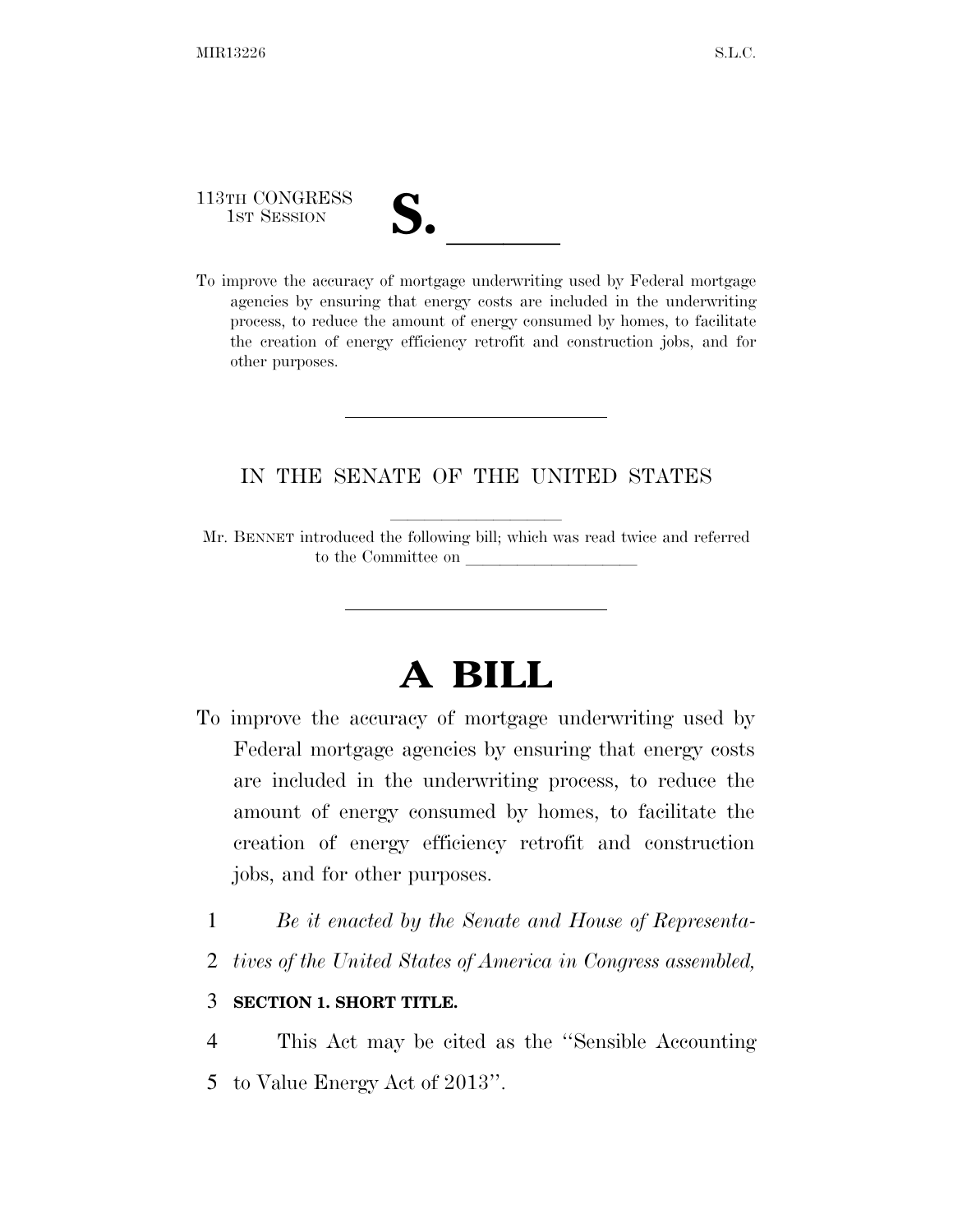| 1              | SEC. 2. DEFINITIONS.                                  |
|----------------|-------------------------------------------------------|
| $\overline{2}$ | In this Act, the following definitions shall apply:   |
| 3              | COVERED AGENCY.—The term "covered<br>(1)              |
| $\overline{4}$ | $agency'$ —                                           |
| 5              | $(A)$ means—                                          |
| 6              | (i) an executive agency, as that term                 |
| 7              | is defined in section 102 of title 31, United         |
| 8              | States Code; and                                      |
| 9              | (ii) any other agency of the Federal                  |
| 10             | Government; and                                       |
| 11             | (B) includes any enterprise, as that term is          |
| 12             | defined under section 1303 of the Federal             |
| 13             | Housing Enterprises Financial Safety and              |
| 14             | Soundness Act of 1992 (12 U.S.C. 4502).               |
| 15             | (2) COVERED LOAN.—The term "covered loan"             |
| 16             | means a loan secured by a home that is issued, in-    |
| 17             | sured, purchased, or securitized by a covered agency. |
| 18             | $(3)$ HOMEOWNER.—The term "homeowner"                 |
| 19             | means the mortgagor under a covered loan.             |
| 20             | MORTGAGEE.—The term "mortgagee"<br>(4)                |
| 21             | means-                                                |
| 22             | (A) an original lender under a covered loan           |
| 23             | or the holder of a covered loan at the time at        |
| 24             | which that<br>mortgage transaction is<br>con-         |
| 25             | summated;                                             |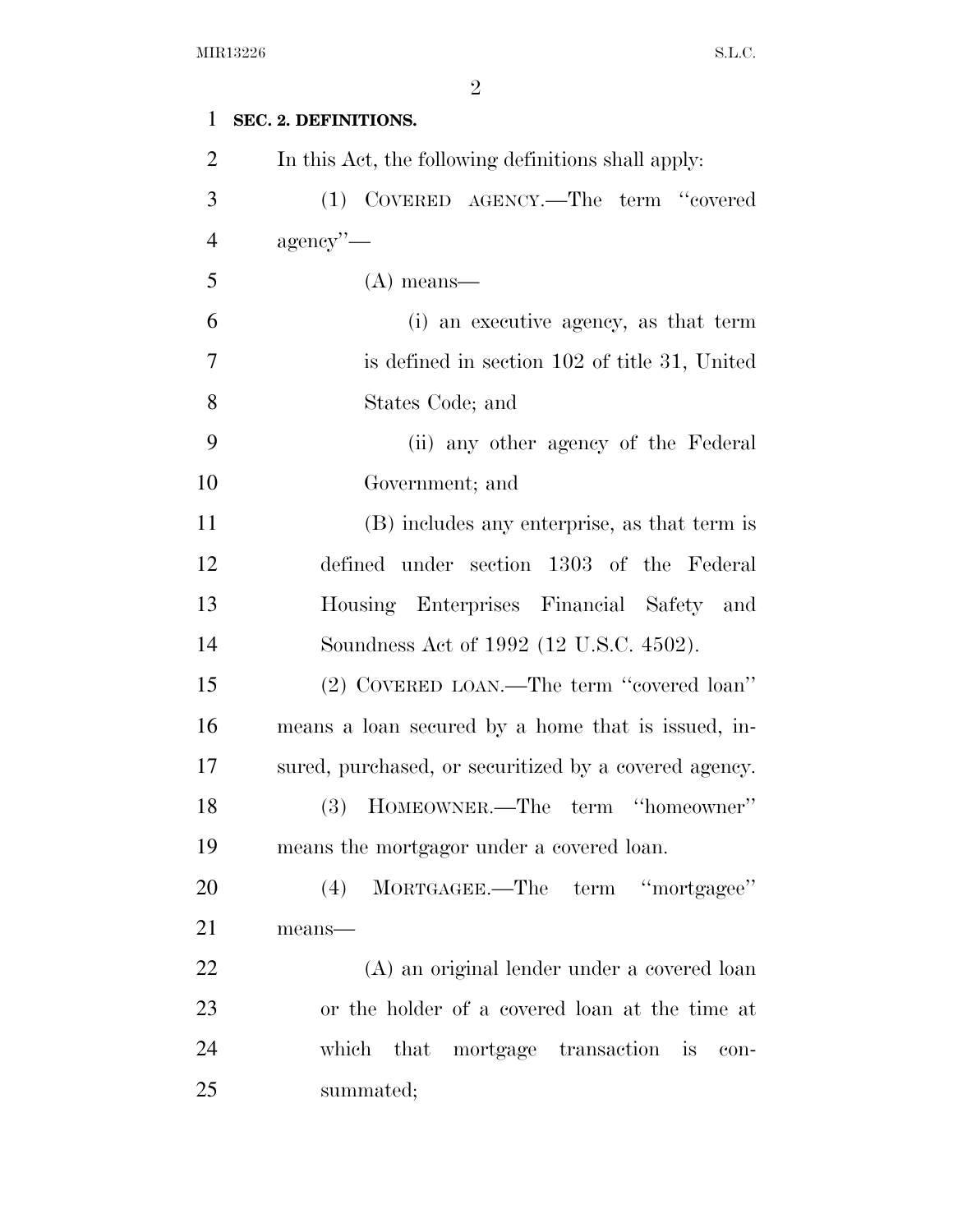| $\mathbf{1}$   | (B) any affiliate, agent, subsidiary, suc-            |
|----------------|-------------------------------------------------------|
| $\overline{2}$ | cessor, or assignee of an original lender under       |
| 3              | a covered loan or the holder of a covered loan        |
| $\overline{4}$ | at the time at which that mortgage transaction        |
| 5              | is consummated;                                       |
| 6              | (C) any servicer of a covered loan; and               |
| $\tau$         | (D) any subsequent purchaser, trustee, or             |
| 8              | transferee of any covered loan issued by an           |
| 9              | original lender.                                      |
| 10             | (5) SECRETARY.—The term "Secretary" means             |
| 11             | the Secretary of Housing and Urban Development.       |
| 12             | $(6)$ SERVICER.—The term "servicer" means the         |
| 13             | person or entity responsible for the servicing of a   |
| 14             | covered loan, including the person or entity who      |
| 15             | makes or holds a covered loan if that person or enti- |
| 16             | ty also services the covered loan.                    |
| 17             | (7) SERVICING.—The term "servicing" has the           |
| 18             | meaning given the term in section $6(i)$ of the Real  |
| 19             | Estate Settlement Procedures Act of 1974 (12)         |
| 20             | U.S.C. $2605(i)$ ).                                   |
| 21             | SEC. 3. FINDINGS AND PURPOSES.                        |
| 22             | (a) FINDINGS.—Congress finds that—                    |
| 23             | $(1)$ energy costs for homeowners are a signifi-      |
| 24             | cant and increasing portion of their household budg-  |
| 25             | ets;                                                  |
|                |                                                       |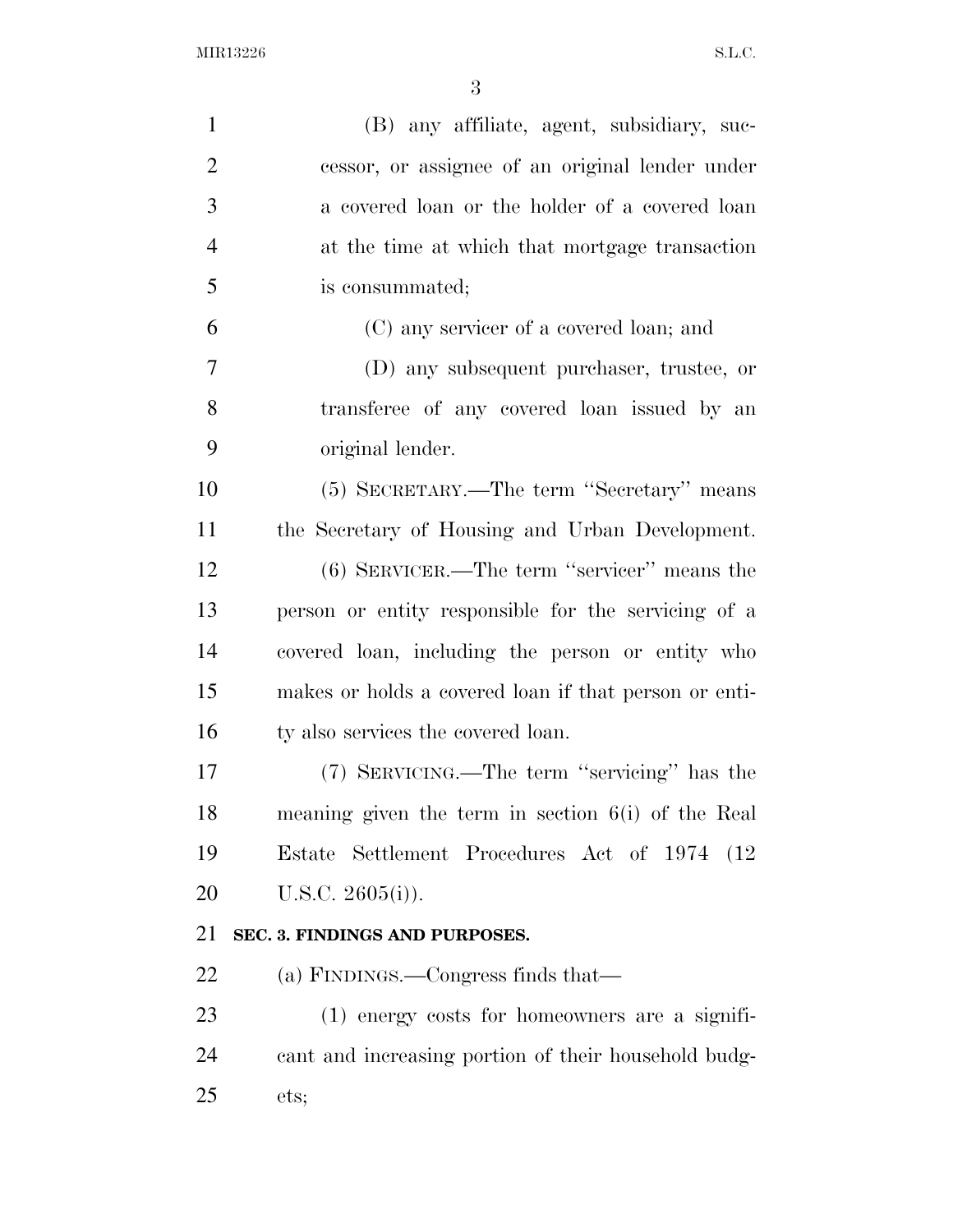(2) household energy use can vary substantially depending on the efficiency and characteristics of the house;

 (3) expected energy cost savings are important 5 to the value of the house;

 (4) the current test for loan affordability used by most covered agencies, commonly known as the ''debt-to-income'' test, is inadequate because it does not take into account the expected energy cost sav- ings for the homeowner of an energy efficient home; and

 (5) another loan limitation, commonly known as the ''loan-to-value'' test, is tied to the appraisal, which often does not adjust for efficiency features of houses.

 (b) PURPOSES.—The purposes of this Act are to— (1) improve the accuracy of mortgage under- writing by Federal mortgage agencies by ensuring that energy cost savings are included in the under- writing process as described below, and thus to re- duce the amount of energy consumed by homes and to facilitate the creation of energy efficiency retrofit and construction jobs;

 (2) require a covered agency to include the ex-pected energy cost savings of a homeowner as a reg-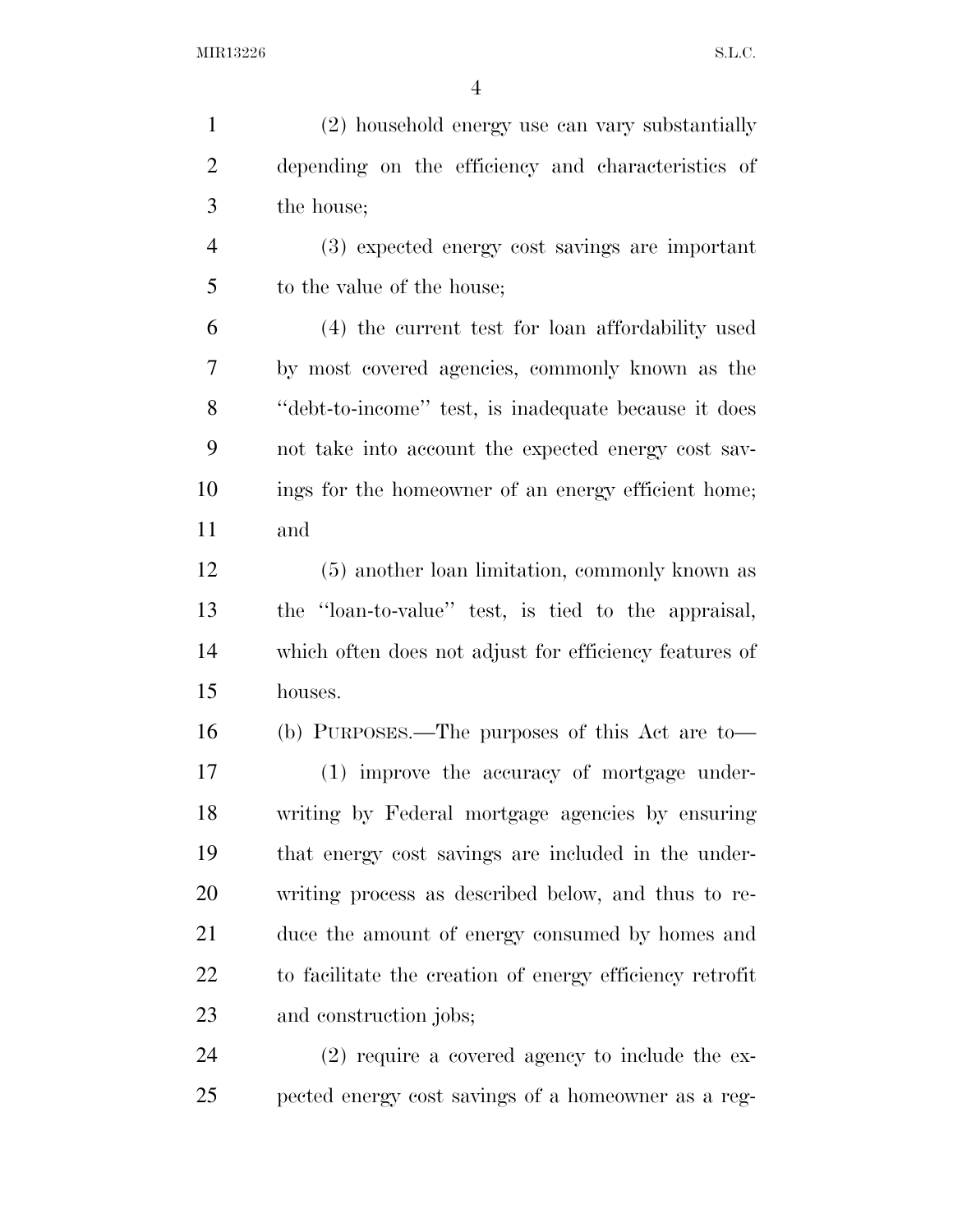ular expense in the tests, such as the debt-to-income test, used to determine the ability of the loan appli- cant to afford the cost of homeownership for all loan programs; and

 (3) require a covered agency to include the value home buyers place on the energy efficiency of a house in tests used to compare the mortgage amount to home value, taking precautions to avoid double-counting and to support safe and sound lend-ing.

## **SEC. 4. ENHANCED ENERGY EFFICIENCY UNDERWRITING CRITERIA.**

 (a) IN GENERAL.—Not later than 1 year after the date of enactment of this Act, the Secretary shall, in con- sultation with the advisory group established in section 7(b), develop and issue guidelines for a covered agency to implement enhanced loan eligibility requirements, for use when testing the ability of a loan applicant to repay a cov- ered loan, that account for the expected energy cost sav- ings for a loan applicant at a subject property, in the man-ner set forth in subsections (b) and (c).

22 (b) REQUIREMENTS TO ACCOUNT FOR ENERGY COST SAVINGS.—The enhanced loan eligibility requirements under subsection (a) shall require that, for all covered loans for which an energy efficiency report is voluntarily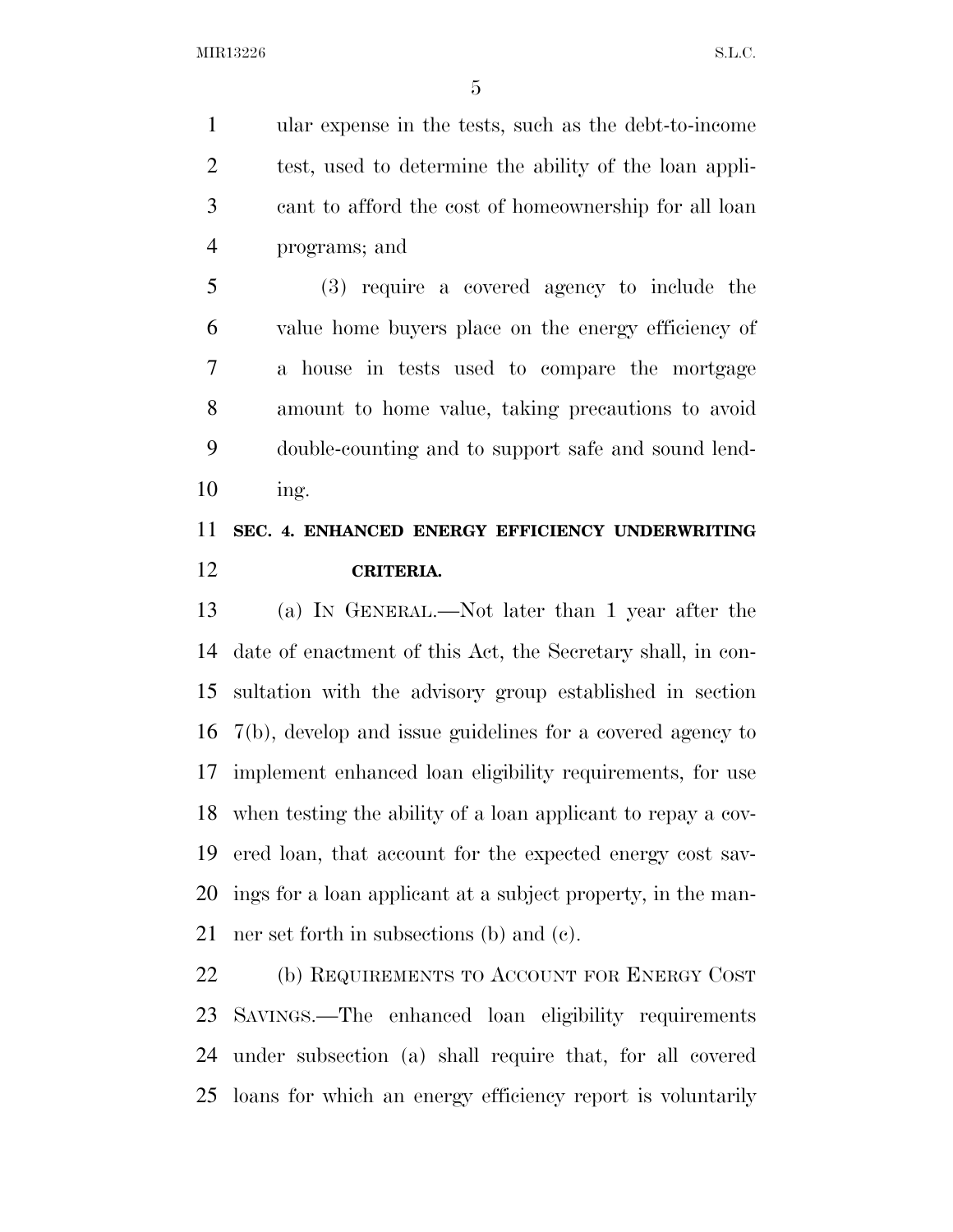provided to the mortgagee by the mortgagor, the covered agency and the mortgagee shall take into consideration the estimated energy cost savings expected for the owner of the subject property in determining whether the loan ap- plicant has sufficient income to service the mortgage debt plus other regular expenses. To the extent that a covered agency uses a test such as a debt-to-income test that in- cludes certain regular expenses, such as hazard insurance and property taxes, the expected energy cost savings shall be included as an offset to these expenses. Energy costs to be assessed include the cost of electricity, natural gas, oil, and any other fuel regularly used to supply energy to the subject property.

 (c) DETERMINATION OF ESTIMATED ENERGY COST SAVINGS.—

 (1) IN GENERAL.—The guidelines to be issued under subsection (a) shall include instructions for the covered agency to calculate estimated energy cost savings using—

20 (A) the energy efficiency report; (B) an estimate of baseline average energy

costs; and

 (C) additional sources of information as determined by the Secretary.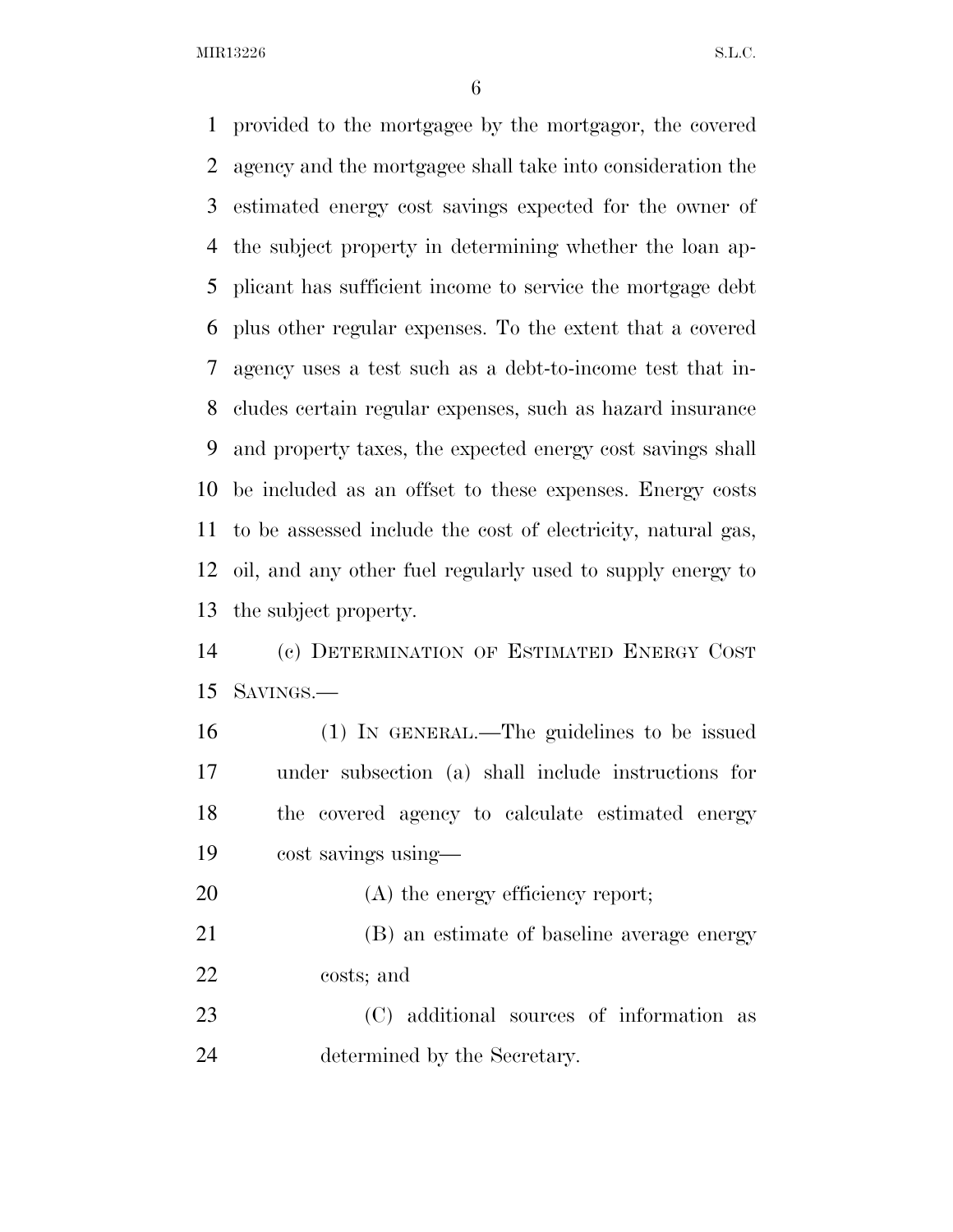| $\mathbf{1}$   | (2) REPORT REQUIREMENTS.—For the pur-               |
|----------------|-----------------------------------------------------|
| $\overline{2}$ | poses of paragraph (1), an energy efficiency report |
| 3              | shall—                                              |
| $\overline{4}$ | (A) estimate the expected energy cost sav-          |
| 5              | ings specific to the subject property, based on     |
| 6              | specific information about the property;            |
| 7              | (B) be prepared in accordance with the              |
| 8              | guidelines to be issued under subsection (a);       |
| 9              | and                                                 |
| 10             | $(C)$ be prepared—                                  |
| 11             | (i) in accordance with the Residential              |
| 12             | Energy Service Network's Home Energy                |
| 13             | Rating System (commonly known)<br>as                |
| 14             | "HERS") by an individual certified by the           |
| 15             | Residential Energy Service Network, un-             |
| 16             | less the Secretary finds that the use of            |
| 17             | HERS does not further the purposes of               |
| 18             | this Act; or                                        |
| 19             | (ii) by other methods approved by the               |
| 20             | Secretary, in consultation with the Sec-            |
| 21             | retary of Energy and the advisory group             |
| 22             | established in section $7(b)$ , for use under       |
| 23             | this Act, which shall include a third-party         |
| 24             | quality assurance procedure.                        |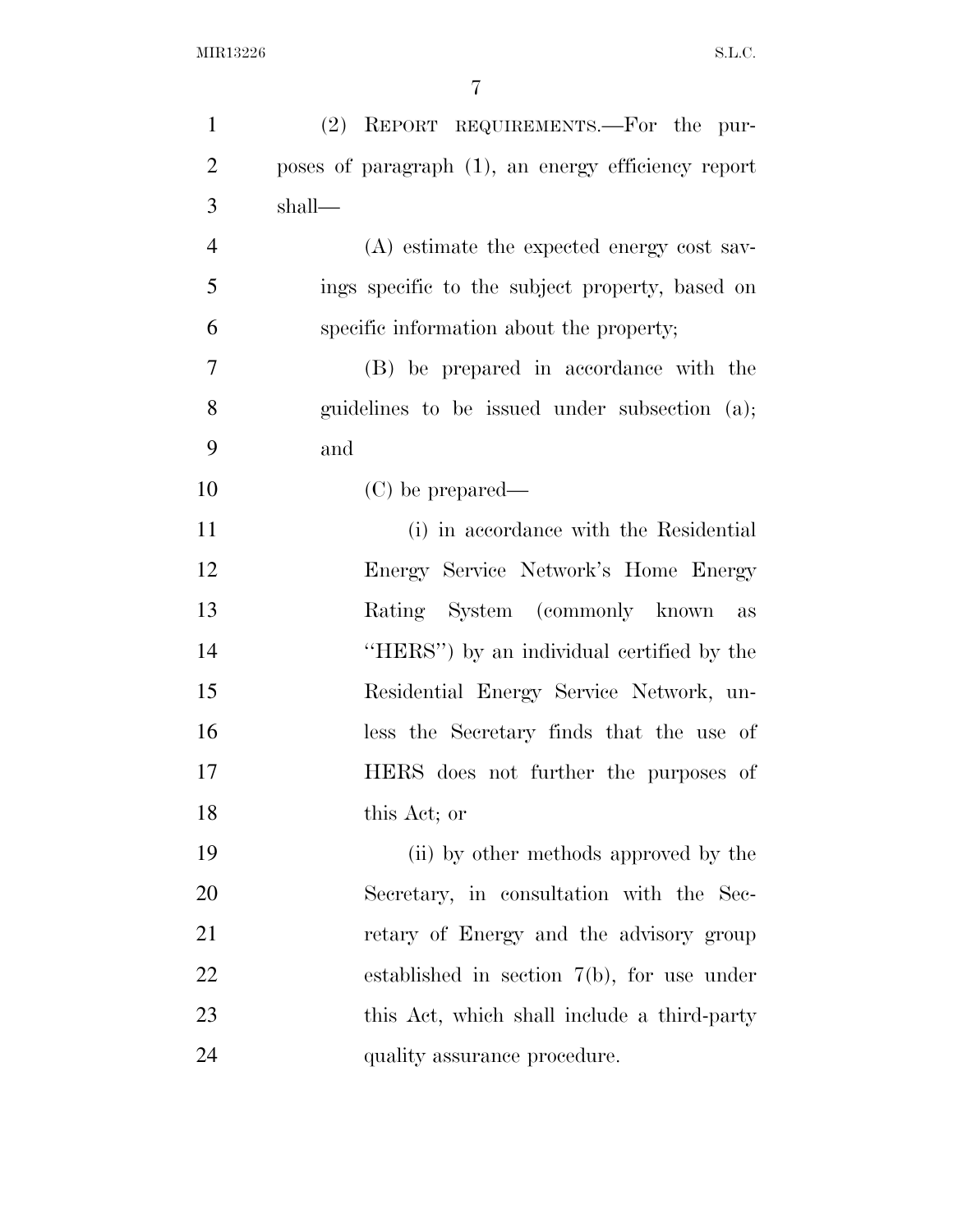(3) USE BY APPRAISER.—If an energy effi- ciency report is used under subsection (b), the en- ergy efficiency report shall be provided to the ap- praiser to estimate the energy efficiency of the sub- ject property and for potential adjustments for en-ergy efficiency.

 (d) REQUIRED DISCLOSURE TO CONSUMER FOR A HOME WITH AN ENERGY EFFICIENCY REPORT.—If an energy efficiency report is used under subsection (b), the guidelines to be issued under subsection (a) shall require the mortgagee to—

 (1) inform the loan applicant of the expected energy costs as estimated in the energy efficiency re- port, in a manner and at a time as prescribed by the Secretary, and if practicable, in the documents deliv-ered at the time of loan application; and

 (2) include the energy efficiency report in the documentation for the loan provided to the borrower. (e) REQUIRED DISCLOSURE TO CONSUMER FOR A HOME WITHOUT AN ENERGY EFFICIENCY REPORT.—If an energy efficiency report is not used under subsection (b), the guidelines to be issued under subsection (a) shall require the mortgagee to inform the loan applicant in a manner and at a time as prescribed by the Secretary, and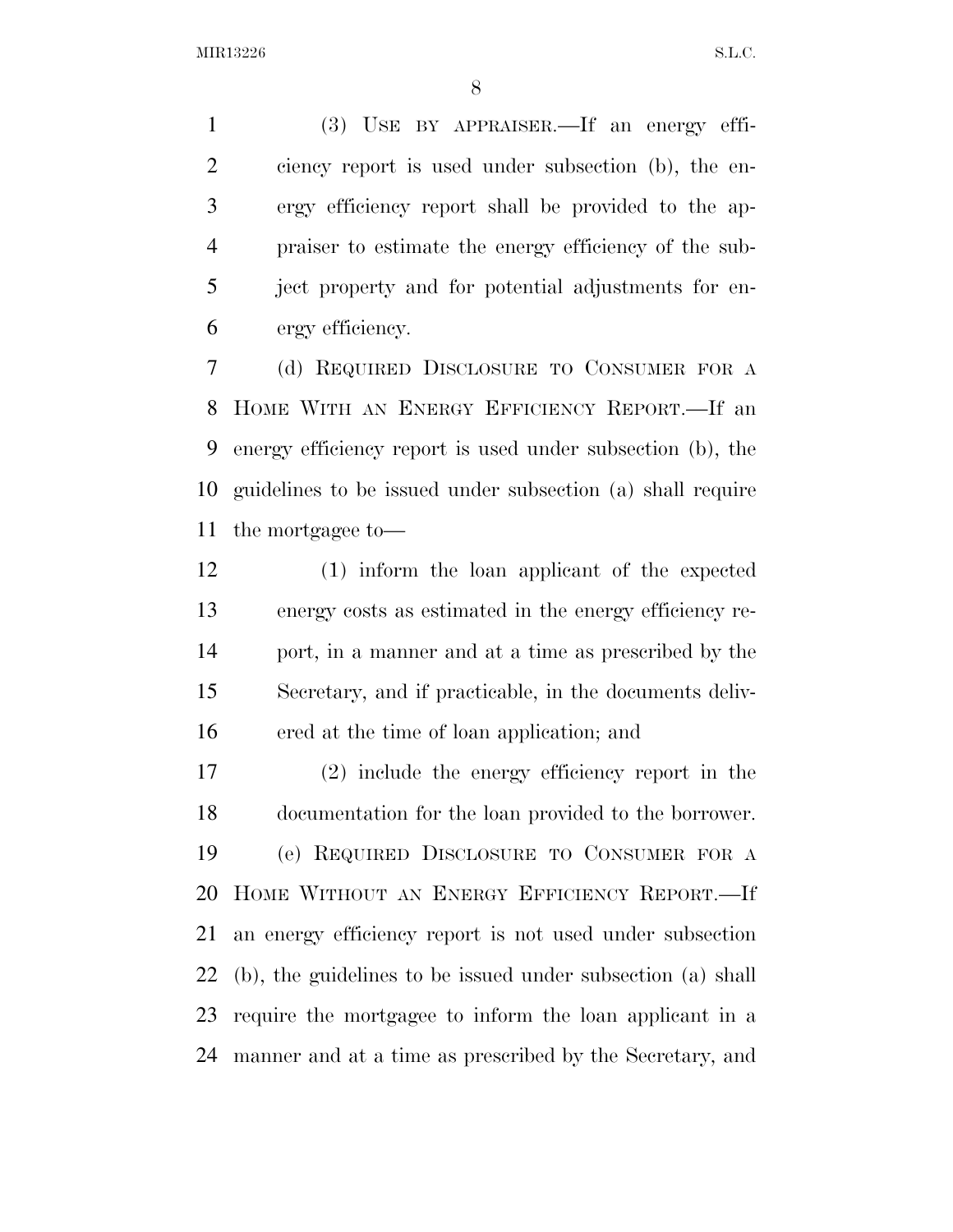if practicable, in the documents delivered at the time of

 loan application of— (1) typical energy cost savings that would be possible from a cost-effective energy upgrade of a home of the size and in the region of the subject property; (2) the impact the typical energy cost savings would have on monthly ownership costs of a typical home; (3) the impact on the size of a mortgage that could be obtained if the typical energy cost savings were reflected in an energy efficiency report; and (4) resources for improving the energy effi- ciency of a home. (f) LIMITATIONS.—A covered agency shall not— (1) modify existing underwriting criteria or adopt new underwriting criteria that intentionally negate or reduce the impact of the requirements or resulting benefits that are set forth or otherwise de-20 rived from the enhanced loan eligibility requirements required under this section; or (2) impose greater buy back requirements, cred- it overlays, insurance requirements, including private mortgage insurance, or any other material costs, im-pediments, or penalties on covered loans merely be-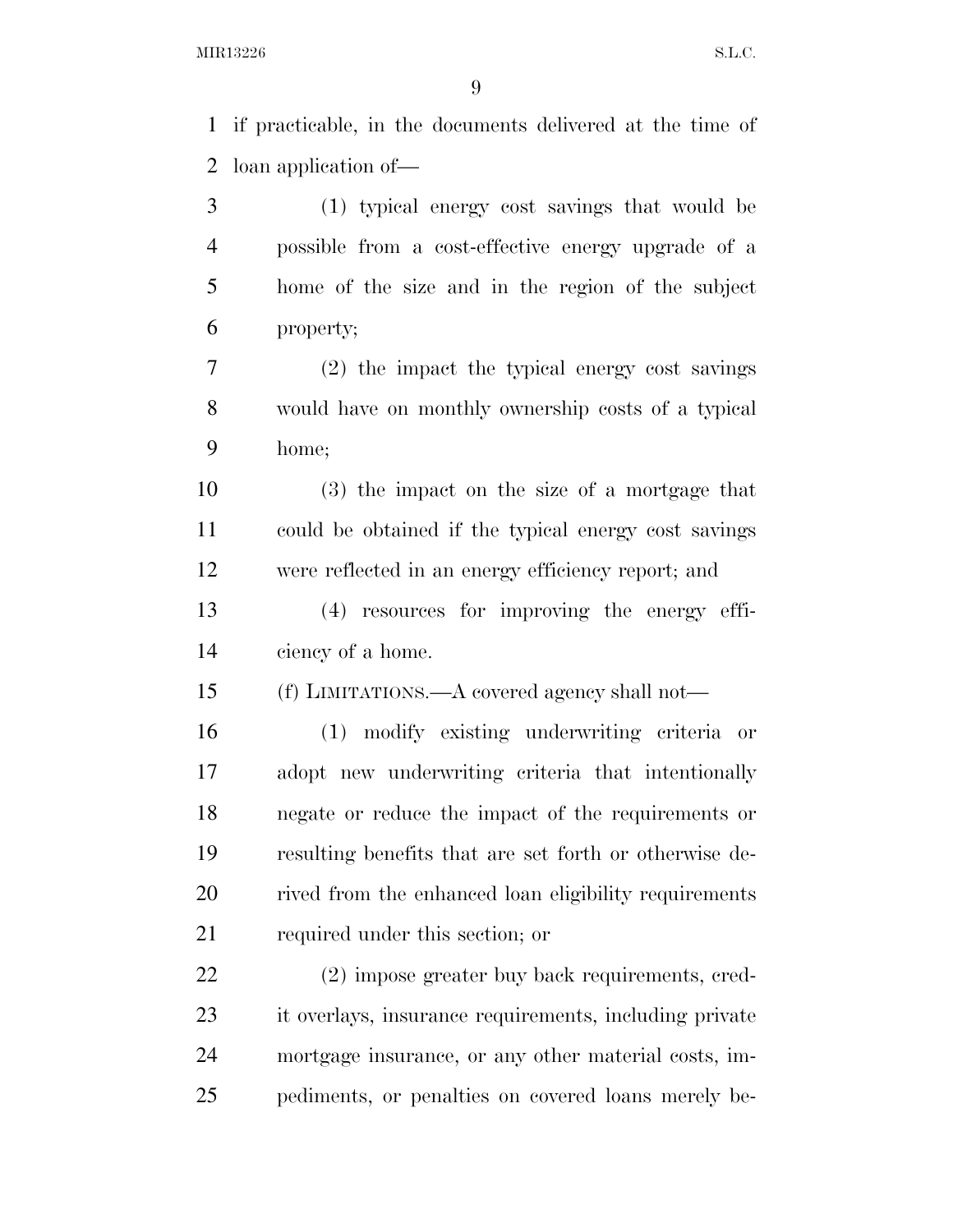| $\mathbf{1}$   | cause the loan uses an energy efficiency report or         |
|----------------|------------------------------------------------------------|
| $\overline{2}$ | the enhanced loan eligibility requirements required        |
| 3              | under this section.                                        |
| 4              | (g) APPLICABILITY AND IMPLEMENTATION DATE.-                |
| 5              | Not later than 3 years after the date of enactment of this |
| 6              | Act, and before December 31, 2016, the enhanced loan       |
| 7              | eligibility requirements required under this section shall |
| 8              | be implemented by each covered agency to—                  |
| 9              | (1) apply to any covered loan for the sale, or             |
| 10             | refinancing of any loan for the sale, of any home;         |
| 11             | (2) be available on any residential real property          |
| 12             | (including individual units of condominiums and co-        |
| 13             | operatives) that qualifies for a covered loan; and         |
| 14             | (3) provide prospective mortgagees with suffi-             |
| 15             | cient guidance and applicable tools to implement the       |
| 16             | required underwriting methods.                             |
| 17             | SEC. 5. ENHANCED ENERGY EFFICIENCY UNDERWRITING            |
| 18             | VALUATION GUIDELINES.                                      |
| 19             | (a) IN GENERAL.—Not later than 1 year after the            |
| 20             | date of enactment of this Act, the Secretary shall—        |
| 21             | (1) in consultation with the Federal Financial             |
| 22             | Institutions Examination Council and the advisory          |
| 23             | group established in section $7(b)$ , develop and issue    |
| 24             | guidelines for a covered agency to determine the           |
| 25             | maximum permitted loan amount based on the value           |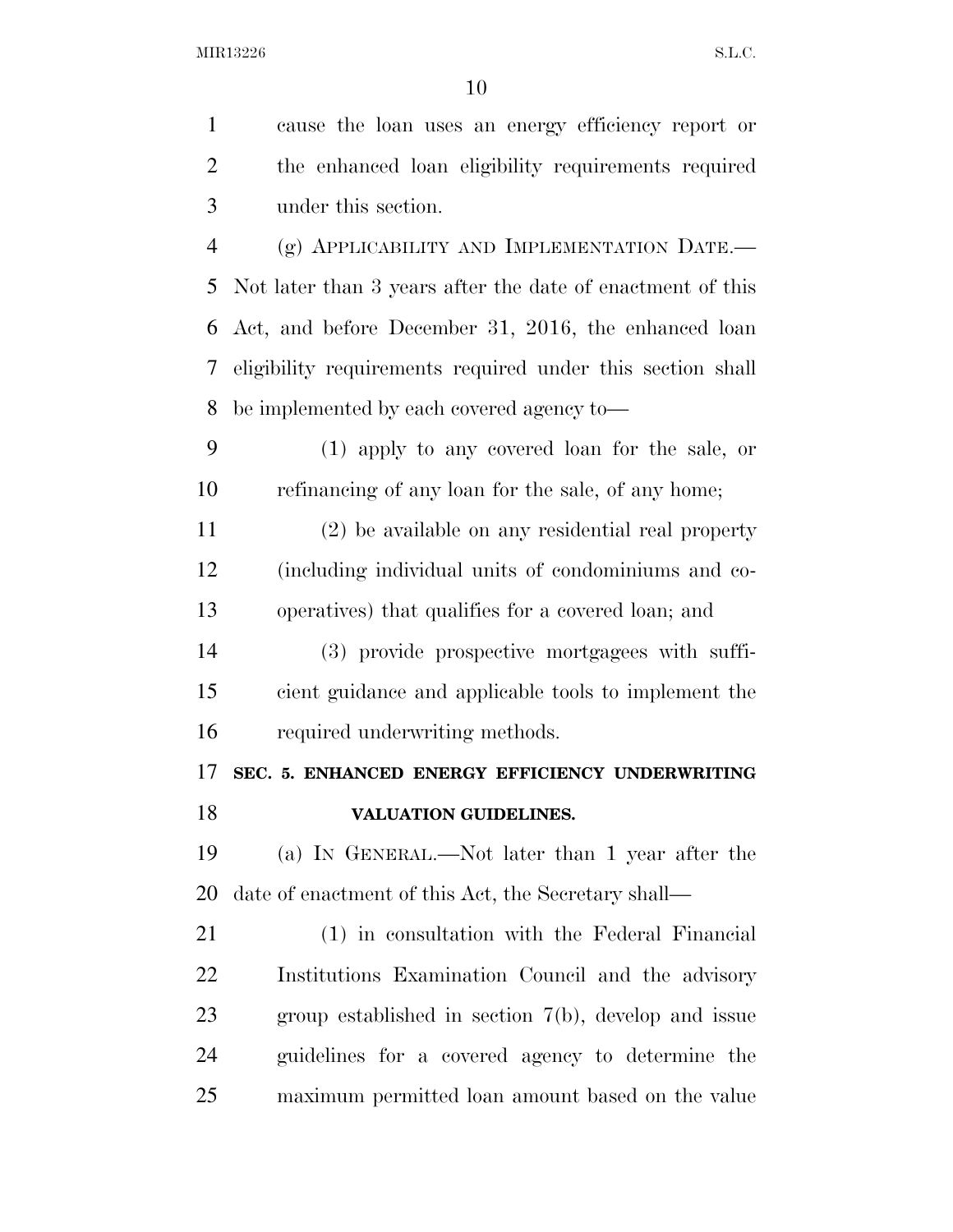of the property for all covered loans made on prop- erties with an energy efficiency report that meets the 3 requirements of section  $4(e)(2)$ ; and

 (2) in consultation with the Secretary of En- ergy, issue guidelines for a covered agency to deter- mine the estimated energy savings under subsection (c) for properties with an energy efficiency report.

 (b) REQUIREMENTS.—The enhanced energy effi- ciency underwriting valuation guidelines required under subsection (a) shall include—

 (1) a requirement that if an energy efficiency 12 report that meets the requirements of section  $4(c)(2)$  is voluntarily provided to the mortgagee, such report shall be used by the mortgagee or covered agency to determine the estimated energy savings of the sub-ject property; and

 (2) a requirement that the estimated energy savings of the subject property be added to the ap- praised value of the subject property by a mortgagee or covered agency for the purpose of determining the loan-to-value ratio of the subject property, unless the appraisal includes the value of the overall energy ef- ficiency of the subject property, using methods to be established under the guidelines issued under sub-section (a).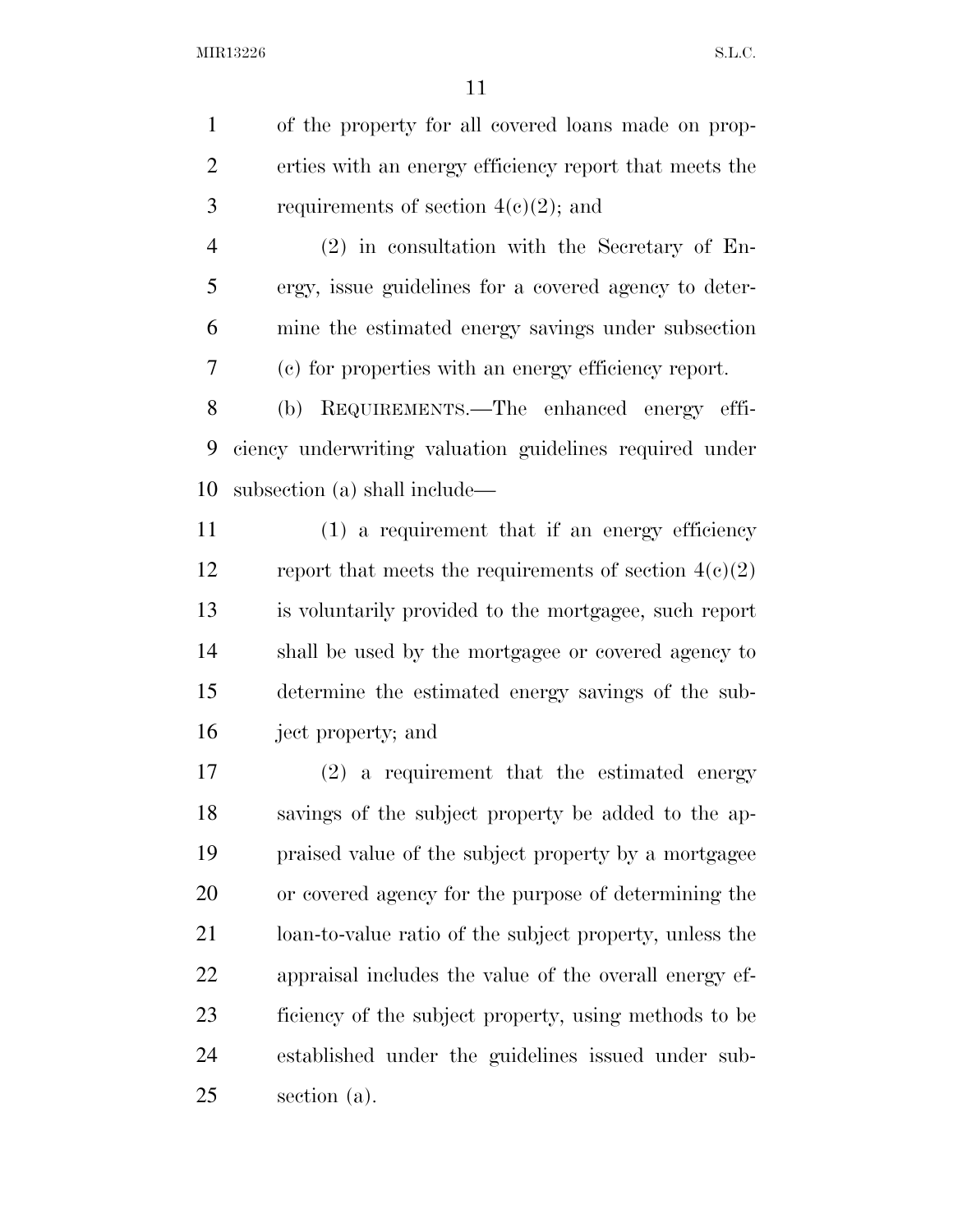(c) DETERMINATION OF ESTIMATED ENERGY SAV-INGS.—

 (1) AMOUNT OF ENERGY SAVINGS.—The amount of estimated energy savings shall be deter- mined by calculating the difference between the esti- mated energy costs for the average comparable houses, as determined in guidelines to be issued under subsection (a), and the estimated energy costs for the subject property based upon the energy effi-ciency report.

 (2) DURATION OF ENERGY SAVINGS.—The du- ration of the estimated energy savings shall be based upon the estimated life of the applicable equipment, consistent with the rating system used to produce the energy efficiency report.

 (3) PRESENT VALUE OF ENERGY SAVINGS.— The present value of the future savings shall be dis- counted using the average interest rate on conven- tional 30-year mortgages, in the manner directed by guidelines issued under subsection (a).

21 (d) ENSURING CONSIDERATION OF ENERGY EFFI- CIENT FEATURES.—Section 1110 of the Financial Institu- tions Reform, Recovery, and Enforcement Act of 1989 (12 U.S.C. 3339) is amended—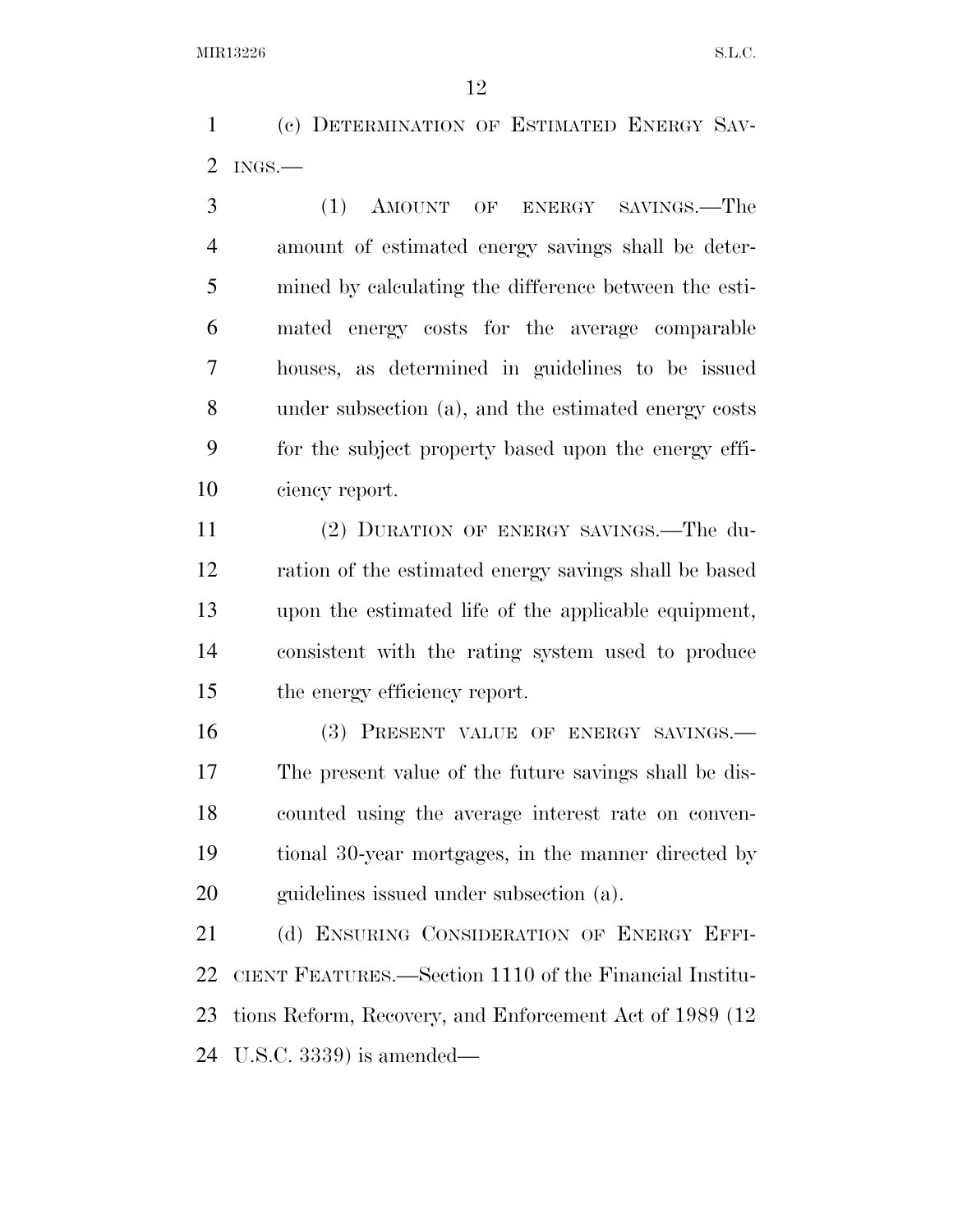| $\mathbf{1}$   | $(1)$ in paragraph $(2)$ , by striking "; and" and    |
|----------------|-------------------------------------------------------|
| $\overline{2}$ | inserting a semicolon; and                            |
| 3              | $(2)$ in paragraph $(3)$ , by striking the period at  |
| $\overline{4}$ | the end and inserting "; and" and inserting after     |
| 5              | paragraph $(3)$ the following:                        |
| 6              | "(4) that State certified and licensed appraisers     |
| 7              | have timely access, whenever practicable, to informa- |
| 8              | tion from the property owner and the lender that      |
| 9              | may be relevant in developing an opinion of value re- |
| 10             | garding the energy- and water-saving improvements     |
| 11             | or features of a property, such as—                   |
| 12             | $\lq\lq$ labels or ratings of buildings;              |
| 13             | "(B) installed appliances, measures, sys-             |
| 14             | tems or technologies;                                 |
| 15             | " $(C)$ blueprints;                                   |
| 16             | $\lq\lq$ construction costs;                          |
| 17             | $\lq\lq$ (E) financial or other incentives regard-    |
| 18             | ing energy- and water-efficient components and        |
| 19             | systems installed in a property;                      |
| 20             | " $(F)$ utility bills;                                |
| 21             | $\lq\lq (G)$ energy consumption<br>and                |
| 22             | benchmarking data; and                                |
| 23             | "(H) third-party verifications or represen-           |
| 24             | tations of energy and water efficiency perform-       |
| 25             | ance of a property, observing all financial pri-      |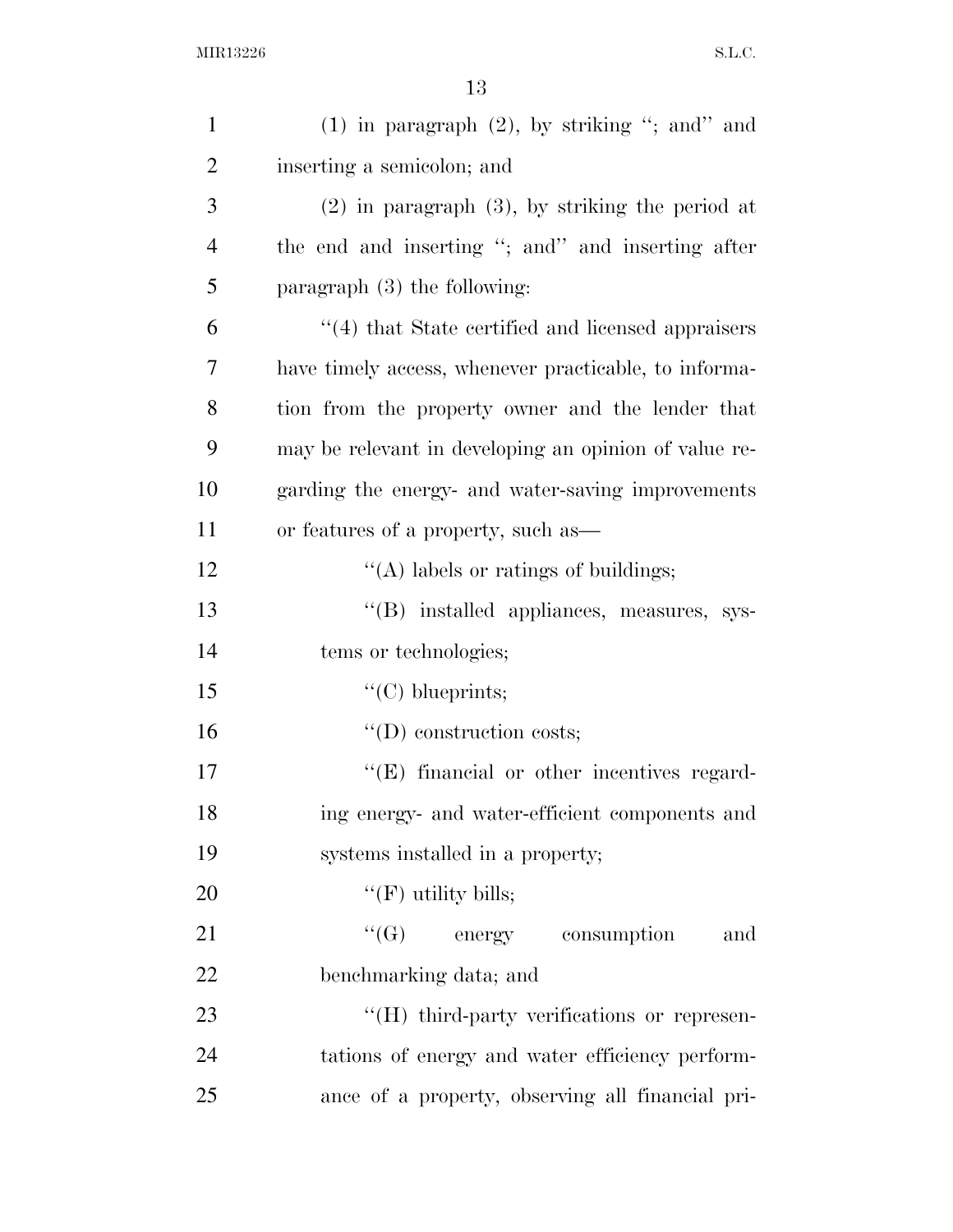| $\mathbf{1}$   | vacy requirements adhered to by certified and          |
|----------------|--------------------------------------------------------|
| $\overline{2}$ | licensed appraisers, including section 501 of the      |
| 3              | Gramm-Leach-Bliley Act (15 U.S.C. 6801).               |
| $\overline{4}$ | Unless a property owner consents to a lender, an ap-   |
| 5              | praiser, in carrying out the requirements of para-     |
| 6              | graph (4), shall not have access to the commercial     |
| 7              | or financial information of the owner that is privi-   |
| 8              | leged or confidential.".                               |
| 9              | (e) TRANSACTIONS REQUIRING STATE CERTIFIED             |
| 10             | APPRAISERS.—Section 1113 of the Financial Institutions |
| 11             | Reform, Recovery, and Enforcement Act of 1989 (12)     |
| 12             | U.S.C. $3342$ ) is amended—                            |
| 13             | $(1)$ in paragraph $(1)$ , by inserting before the     |
| 14             | semicolon the following: ", or any real property on    |
| 15             | which the appraiser makes adjustments using an en-     |
| 16             | ergy efficiency report"; and                           |
| 17             | $(2)$ in paragraph $(2)$ , by inserting after "atypi-  |
| 18             | cal" the following: ", or an appraisal on which the    |
| 19             | appraiser makes adjustments using an energy effi-      |
| 20             | ciency report.".                                       |
| 21             | (f) PROTECTIONS.—                                      |
| 22             | (1) AUTHORITY TO IMPOSE LIMITATIONS.—The               |
| 23             | guidelines to be issued under subsection (a) shall in- |
| 24             | clude such limitations and conditions as determined    |
| 25             | by the Secretary to be necessary to protect against    |
|                |                                                        |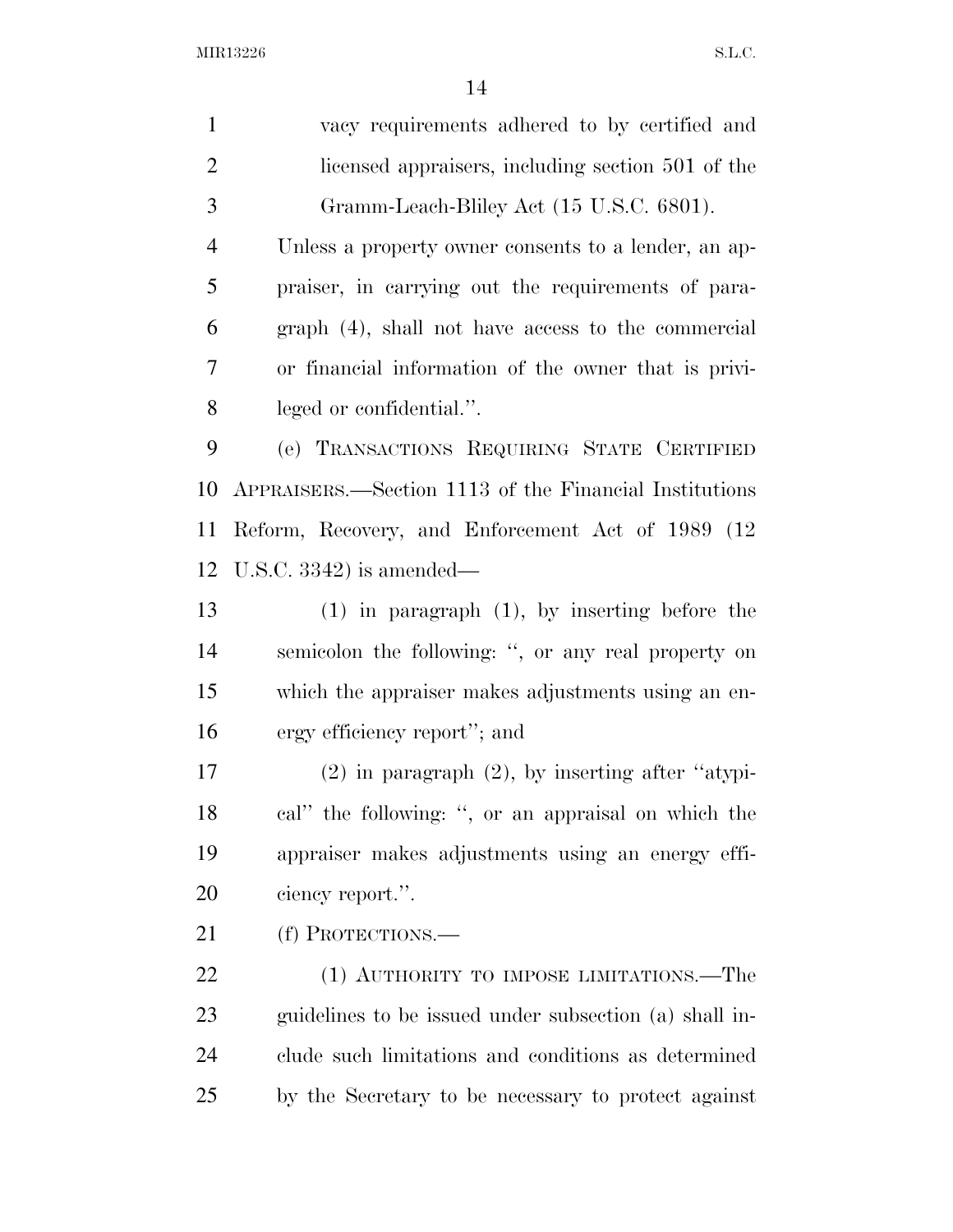meaningful under or over valuation of energy cost savings or duplicative counting of energy efficiency features or energy cost savings in the valuation of any subject property that is used to determine a loan amount.

 (2) ADDITIONAL AUTHORITY.—At the end of the 7-year period following the implementation of enhanced eligibility and underwriting valuation re- quirements under this Act, the Secretary may mod- ify or apply additional exceptions to the approach described in subsection (b), where the Secretary finds that the unadjusted appraisal will reflect an accurate market value of the efficiency of the subject property or that a modified approach will better re-flect an accurate market value.

 (g) APPLICABILITY AND IMPLEMENTATION DATE.— Not later than 3 years after the date of enactment of this Act, and before December 31, 2016, each covered agency shall implement the guidelines required under this section, which shall—

 (1) apply to any covered loan for the sale, or refinancing of any loan for the sale, of any home; and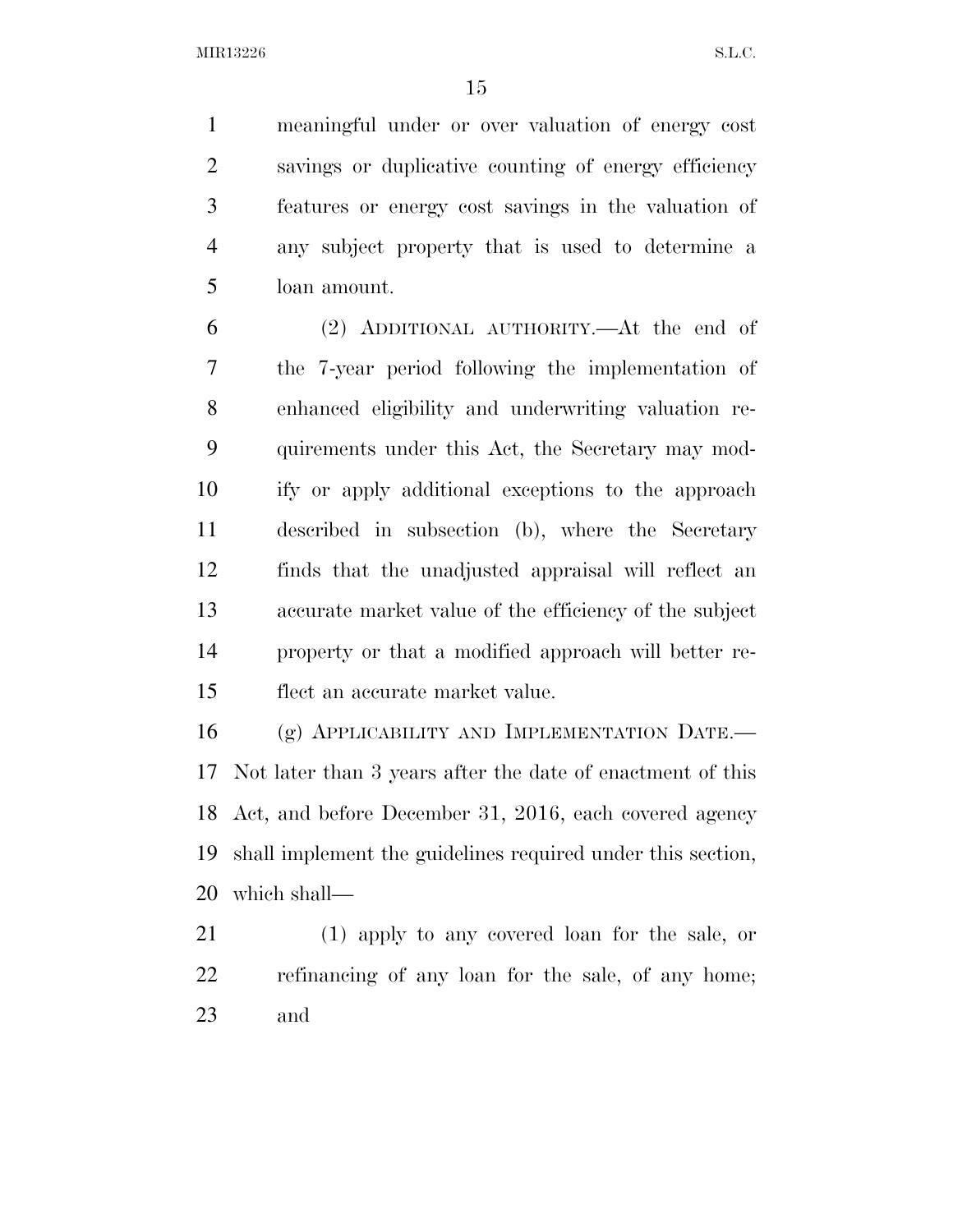(2) be available on any residential real property, including individual units of condominiums and co-operatives, that qualifies for a covered loan.

#### **SEC. 6. MONITORING.**

 Not later than 1 year after the date on which the enhanced eligibility and underwriting valuation require- ments are implemented under this Act, and every year thereafter, each covered agency with relevant activity shall issue and make available to the public a report that—

 (1) enumerates the number of covered loans of 11 the agency for which there was an energy efficiency report, and that used energy efficiency appraisal guidelines and enhanced loan eligibility require-ments; and

 (2) includes the default rates and rates of fore-closures for each category of loans.

### **SEC. 7. RULEMAKING.**

 (a) IN GENERAL.—The Secretary shall prescribe reg- ulations to carry out this Act, in consultation with the Sec- retary of Energy and the advisory group established in subsection (b), which may contain such classifications, dif- ferentiations, or other provisions, and may provide for such proper implementation and appropriate treatment of different types of transactions, as the Secretary deter-mines are necessary or proper to effectuate the purposes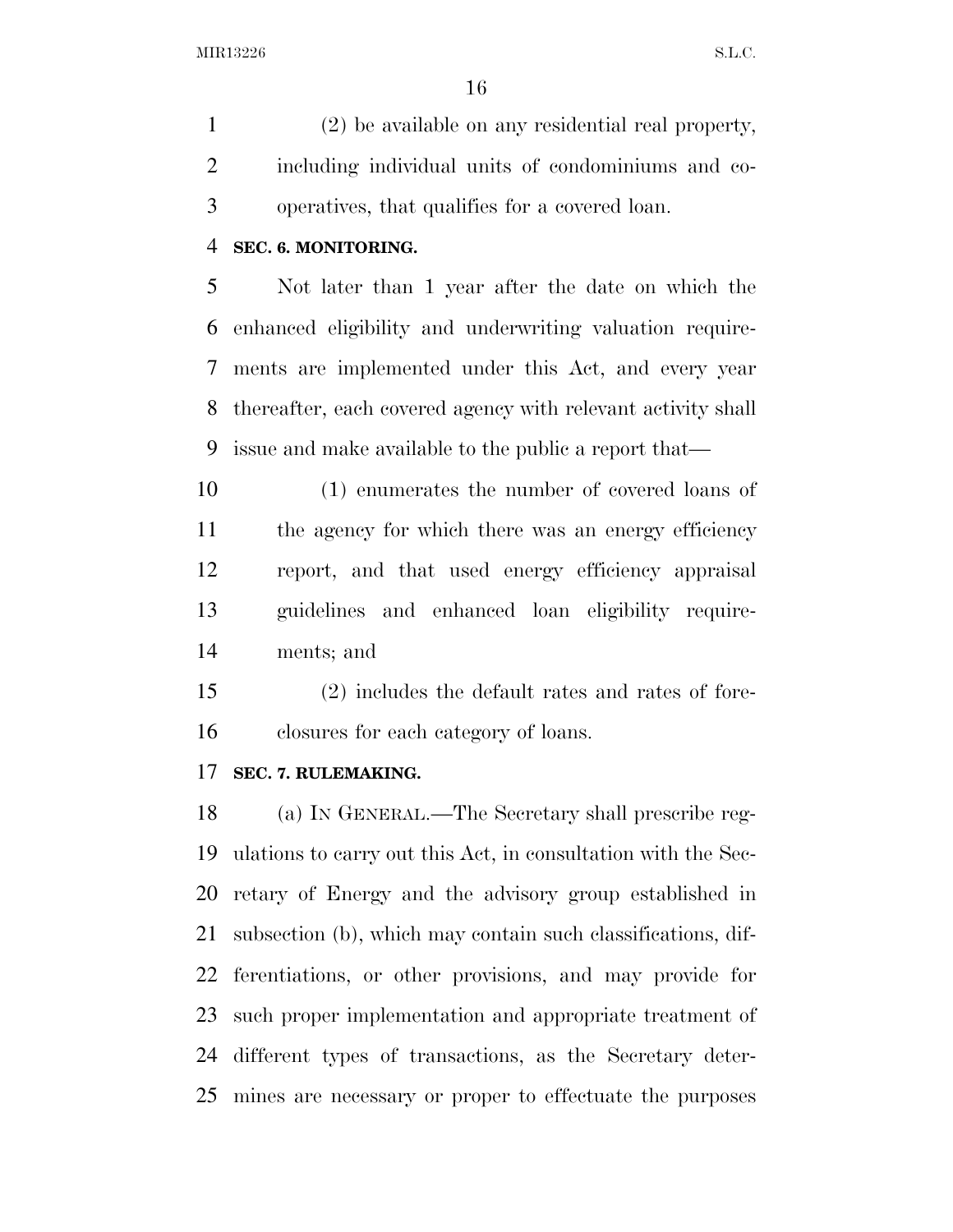| 1  | of this Act, to prevent circumvention or evasion thereof,     |
|----|---------------------------------------------------------------|
| 2  | or to facilitate compliance therewith.                        |
| 3  | (b) ADVISORY GROUP.—To assist in carrying out this            |
| 4  | Act, the Secretary shall establish an advisory group, con-    |
| 5  | sisting of individuals representing the interests of—         |
| 6  | $(1)$ mortgage lenders;                                       |
| 7  | $(2)$ appraisers;                                             |
| 8  | (3) energy raters and residential energy con-                 |
| 9  | sumption experts;                                             |
| 10 | (4) energy efficiency organizations;                          |
| 11 | $(5)$ real estate agents;                                     |
| 12 | (6) home builders and remodelers;                             |
| 13 | (7) State energy officials; and                               |
| 14 | (8) others as determined by the Secretary.                    |
| 15 | SEC. 8. ADDITIONAL STUDY.                                     |
| 16 | (a) IN GENERAL.—Not later than 18 months after                |
| 17 | the date of enactment of this Act, the Secretary shall re-    |
| 18 | convene the advisory group established in section $7(b)$ , in |
| 19 | addition to water and locational efficiency experts, to ad-   |
| 20 | vise the Secretary on the implementation of the enhanced      |
| 21 | energy efficiency underwriting criteria established in sec-   |
| 22 | tions 4 and 5.                                                |
| 23 | (b) RECOMMENDATIONS.—The advisory group estab-                |
| 24 | lished in section $7(b)$ shall provide recommendations to the |
| 25 | Secretary on any revisions or additions to the enhanced       |